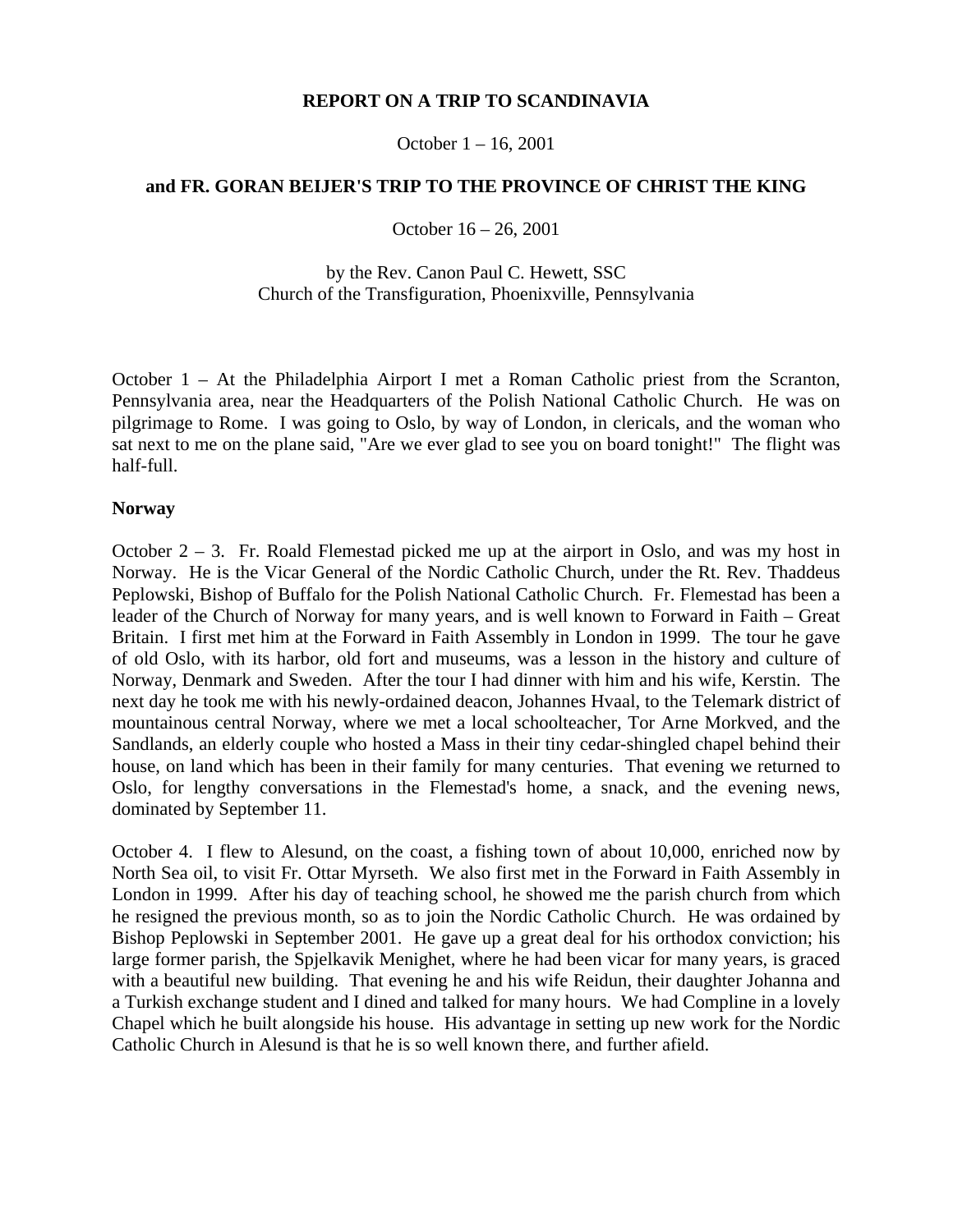The Nordic Catholic Church has raised the flag. Their goal is to grow, and someday have a local bishop, and be an independent sister church to the Polish National Catholic Church, and to Forward in Faith – Great Britain, and to ourselves. They know they may fail in the face of daunting odds, but they are growing, and their clergy and lay leaders are truly first-rate, faithful, learned, energetic, competent and brave. The Norwegians, people of the mountains and sea, have a vibrant and independent spirit, and they also graciously accept help from other quarters. By the grace of God, the Nordic Catholic Church has a fighting chance of making it.

### **Sweden**

October 5 – 7. A flight to Goteborg reunited me with Fr. Rolf and Kiki Pettersson. Fr. Pettersson serves as a curate in the town of Lilla Edet in the Fuxerna Kyrka, some 30 miles north of Goteborg, and as Dean of the Free Synod for the Goteborg area. Lilla Edet, by the way, now has five pizzerias, all run by Moroccans! The Petterssons have three children, and I wanted to help the boys, Erik and Mikael, with English, and their five year-old daughter, Karolina, had me read Gospel parables to her from her Swedish children's Bible, which is my level of Swedish. They invited their vicar and his wife, Fr. Roland Kristensson and Margrethe, for dinner. The next day there was a tour of nearby Trollhatten and a baptism at the Fuxerna Kyrka. On Sunday I concelebrated the Parish Eucharist with Fathers Roland and Rolf, after which we gathered for lunch at the Vicarage.

 During our many talks, Fr. Rolf explained that the Free Synod can still rally large numbers – more than 2,000 in Linkoping last year, with Bishop Gartner presiding. But there are issues to face: (a) future episcopal oversight, (b) relationships of the groups that comprise the Free Synod and (c) building up the newly-forming *koinonias*, or eucharistic communities, such as the one Fr. Goran Beijer serves in Stockholm. These emerging parishes are entirely separate from the Church of Sweden.

October 8. Fr. Rolf took me to Bishop Bertil Gartner's home, just south of Goteborg. We spent over an hour and a half together, highlighting the Free Synod's plan initially to "look East." As the Free Synod turns itself into a missionary diocese, there are various possibilities for episcopal oversight. the Archbishop of Riga, in Latvia, or bishops either in St. Petersburg, Bylerus, England, the Province of Christ the King, or the Nordic Catholic Church. Bishop Gartner suggested that I should next come to Sweden in late July, because July 23 is the Pilgrimage to St. Bridget's Shrine in Vadstena, and Archbishop Vanags from Riga, and the Roman bishop in Sweden, are always there.

October 8 – 11. After thanking Bishop Gartner for his hospitality I took a train to Uppsala for a visit with with Fr. Folke Olofsson and his family. He is the Vicar of the Rasbo prastgard, a few miles north of Uppsala, in the country. I had stayed with the Olofssons in 1999. Fr. Folke is a pastor, a scholar, a theologian and a poet. His wife is a doctor, and they have five children. As with every Free Synod priest I have ever visited, Fr. Folke runs a model parish, evidenced by a great confirmation class of 14 teenagers. In Rasbo it would be nearly impossible to set up a koinonia. Here, in the country, the only church that could ever be recognized is the local parish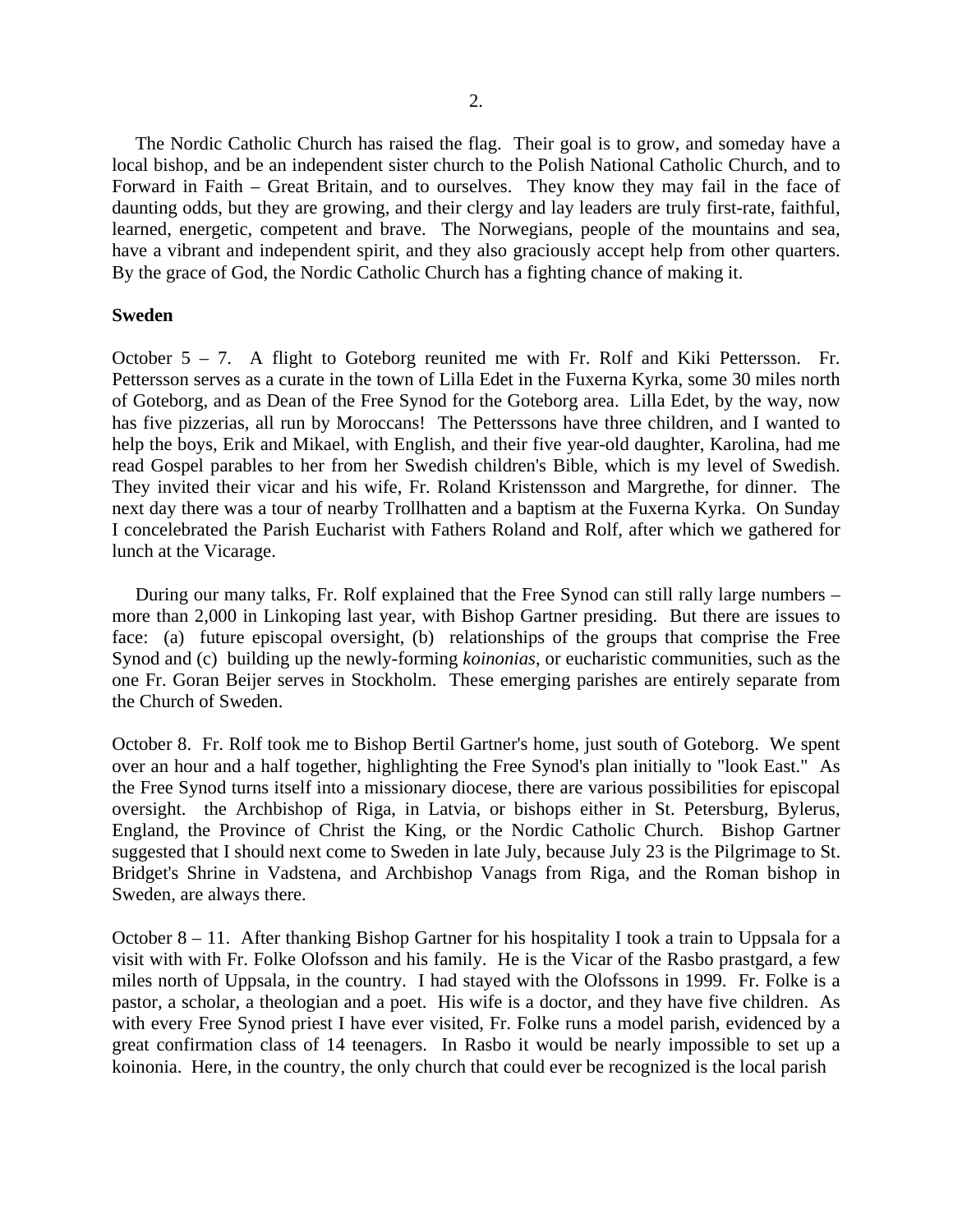church, which has been there for at least 700 years. In commenting on this situation I said that a priest in his position can, for the next while, help the emerging koinonias in a great many ways.

 This was made clear when he drove me to Uppsala, after lunch with the Sisters of the Holy Spirit in Alsike. In Uppsala, alongside the University, is the St. Anskar Center, a chaplaincy church which is an independent foundation. I related to Fr. Folke the possibility that our Province could perhaps someday open an embassy in Uppsala. The priest at St. Anskars, Fr. Patrick Lind, listened with interest to this idea. He is a member of the Society of St. Bridget. He could understand that, just as we used to send missionaries to deepest, darkest Africa, we could now do more in deepest, darkest Sweden for the re-evangelization of Europe. To Fr. Folke I said, "What possibilities there are, living alongside Europe's black hole! Just as Berkeley, California and Cambridge, Massachusetts are the black holes in North America for gnosticism (I argued for Cambridge being pre-eminent), Uppsala is Europe's black hole!" The opportunities there are staggering, for missionaries, scholars and apologists. The Rasbo prastgard makes a fine launching pad right into the heart of it.

 And so, some Free Synod parishes will be able to work overtly and also under cover with an emerging missionary diocese, and help in ways that are unique to their locale. Even offering hospitality to orthodox clergy from abroad is a vitally important work to build up the networks needed in the Church today. In France, during the Nazi occupation, those merchants and businessmen who could not work directly with the Free French Resistance could offer valuable help from the sidelines. A sympathetic merchant might, for example, discreetly offer his attic for a radio transmitter, or his basement for a printing press. One thing is clear to the Free Synod: as they step forward in faith, help will come from many quarters, from both Europe and America and beyond.

#### **England**

October 11 – 13. Fr. Folke put me on a bus for the airport in Stockholm, and I flew to Gatwick for an evening at the nearby Monastery of the Holy Trinity in Crawley Down, an easy train ride the next morning to Victoria Station and the Forward in Faith Assembly. I was the only American to attend, and made a brief report to the International portion of the Assembly, basically saying that we are opening up conversations with the Nordic Catholic Church and the Free Synod, and that Fr. Goran Beijer was about to begin his tour of our Province.

 Perhaps the single most important feature of this year's Forward in Faith meeting is the fact that every retired flying bishop has been replaced. Bishop Edwin Barnes, for example, is being replaced by Fr. Keith Newton, who will be consecrated this Spring. Attendance was good, at about 700 laity and clergy, and morale is high. St. Stephen's House and Mirfield are full of young ordinands. Fr. Geoffrey Kirk and Stephen Parkinson gave a lengthy blow by blow account of the ordeal at Christ Church, Accokeek, Maryland, for a preview of what could be unleashed upon them in the not distant future.

October 14 – 16. After the Assembly I returned with Fr. Geoffrey Neal to St. Peter's, Bushey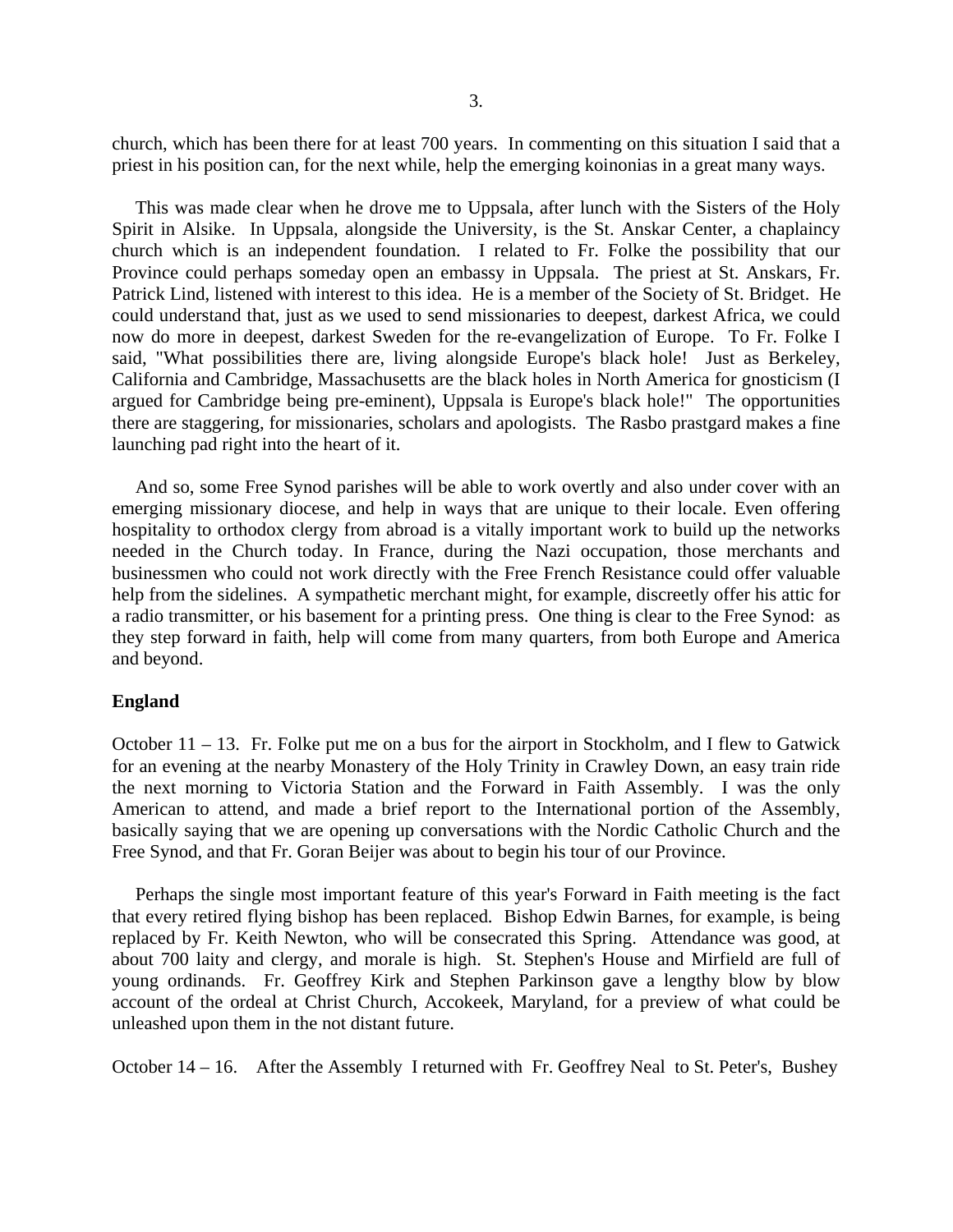Heath (25 miles northwest of London) where Fr. Robbie Low is the Vicar (and his wife Sarah is editor of New Directions), and one of the members, Mrs. Ros Dolphin, most graciously put me up. During the weekend at St. Peter's, there would be time to visit with the Lows and other parishioners. Fr. Neal is helping out there part-time. That Sunday at St. Peter's, there must have been close to 300 people at three services, one of which was with the 1662 Book of Common Prayer. After the Liturgy, Fr. Neal, his wife Jenny, Ros and some others from St. Peter's adjourned to a tiny local pub for some of England's finest refreshments. The next day we visited three retired Church Army sisters.

# **United States**

October 16 – 17. Fr. Goran Beijer and I flew to Philadelphia, on separate flights. That evening we relaxed in our new rectory in Phoenixville. In the morning we visited Fr. David Ousley and Beth at St. James the Less, where the church property is being contested by the Bishop of Pennsylvania. After seeing old colonial Philadelphia we visited a parishioner in the hospital and returned to Phoenixville for Evensong and Benediction. Professor William Tighe of Muhlenberg College and a contributor to Touchstone Magazine attended, and he and Fr. Beijer each gave a presentation on the crisis of the Church in Scandinavia and the Baltic republics, to a very attentive congregation of 35. Transfiguration provided the scenario of a new congregation that started in a home, went on to a school hall, and then bought a small, affordable property to grow in.

October 18 – 19. Fr. Beijer and I drove to Ansonia, Connecticut to be with Fr. Rocco Florenza and Fr. Robert Bader at the Church of the Resurrection. We had Evening Prayer together, a tour of the Pro-Cathedral, supper, and a long talk. Here Fr. Beijer could see a how a congregation that lost its property in a law-suit was miraculously given a new and better property by a primary donor. The next day Fr. Bader gave us a tour of northern Greenwich, which was glorious in Autumn foliage. We saw his rectory and church, a different example of how a congregation, the Church of the Advent, situates itself. We visited with Fr. Nicholas Voyadgis nearby, and drove into Manhattan for a visit to St. Patrick's Cathedral. That evening, at St. Mary Magdalene (renting space at Zion St. Mark's Lutheran Church, E. 84<sup>th</sup> Street) Fr. Beijer said Mass in Swedish and gave an address to an attentive congregation. Fr. Bader, Fr. Beijer and I had a late supper, for which a lady at an adjoining table paid our bill!

October 20. Fr. Beijer wanted to see Battery Park and the Statue of Liberty, and off to one side we saw ground zero, shockingly grim and surreal. He got on a train for Washington, D.C. to stay with Deacon Charles Nalls and his wife Elizabeth. I headed back for Phoenixville, for Sunday Mass at Transfiguration.

October 21. The Nalls took Fr. Beijer to Sunday Mass and a reception at the Episcopal Heritage Church, our Provincial Headquarters in Georgetown. It was very good that Fr. Beijer had time with Deacon Nalls, who is doing so much to help the Catholic cause in Accokeek. I drove to Georgetown that afternoon for the 5:00 p.m. Evensong at which Fr. Paul Sterne officiated, with a congregation of at least 35, which included Fr. Sam Edwards. Fr. Beijer gave his presentation downstairs during a grand reception which Fr. Sterne had organized. We then drove to the Plains, Virginia, 40 miles to the West, to stay with Brownie and Betty Wells, who are members of St. John the Baptist, Marshall.